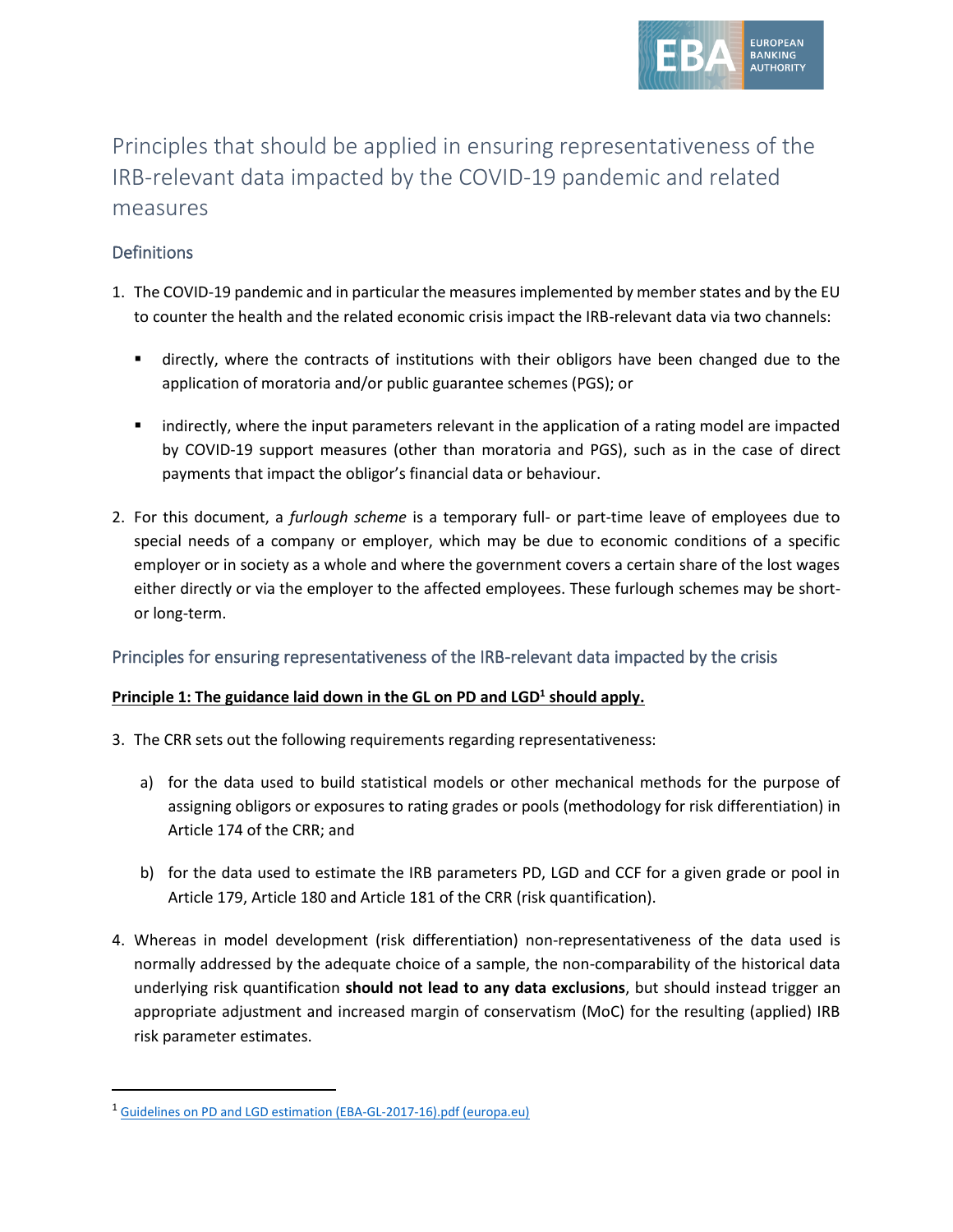

- 5. The Commission Delegated Regulation on assessment methodology<sup>2</sup> (in Article 37(2) for risk differentiation and Article 42(2) for risk quantification) and the EBA GL on PD and LGD estimation<sup>3</sup> (in paragraphs 17 to 34 and 83) further specify these requirements by listing the dimensions in which the representativeness of data used for risk differentiation or risk quantification is to be analysed, namely by assessing representativeness of:
	- the scope of application
	- the definition of default
	- the distribution of the relevant risk characteristics
	- lending standards and recovery policies
	- the current and foreseeable economic or market condition (required only for risk quantification)
	- the mix of good and bad years in the historical observation period required only for risk quantification)
- 6. The EBA GL on PD and LGD provide guidance on the requirements as regards the representativeness of data used in both, model development and calibration, in paragraphs 17 to 34 and in paragraph 83 specifically as regards the required representative mix of good and bad years (covered by the historical time series) for the purpose of estimating appropriate long-run-average default rates (LRADR).
- 7. Lastly, in the review of estimates in accordance with paragraph 218 of the EBA GL on PD and LGD, specific emphasis should be put on the potential impact of the crisis and the countering measures.

**Principle 2: Significantly decreased average risk weights or expected losses compared to end-2019 due to decreased average IRB risk parameter estimates (PDs, LGDs, ELBEs, CCFs) (which are not triggered by recalibration) should be duly analysed with respect to the representativeness of the sample used for model development to the current portfolio.**

8. Where institutions observe a significant decrease of the average of a relevant IRB risk parameter estimate compared to end 2019, institutions should analyse the drivers of this decrease paying particular attention to any potential representativeness issues on input parameters whose values have significantly changed as a result of the COVID-19 pandemic, or the countering measures adopted in response. The averages should be considered at least at the level of the relevant rating model (and at the level of relevant calibration segments where these refer to e.g. sectors or geographical areas which are significantly affected by the pandemic).

<sup>2</sup> https://eur-lex.europa.eu/legal-content/EN/TXT/PDF/?uri=CELEX:32022R0439&from=EN

<sup>3</sup> [Guidelines on PD and LGD estimation \(EBA-GL-2017-16\).pdf \(europa.eu\)](https://www.eba.europa.eu/sites/default/documents/files/documents/10180/2033363/6b062012-45d6-4655-af04-801d26493ed0/Guidelines%20on%20PD%20and%20LGD%20estimation%20%28EBA-GL-2017-16%29.pdf?retry=1)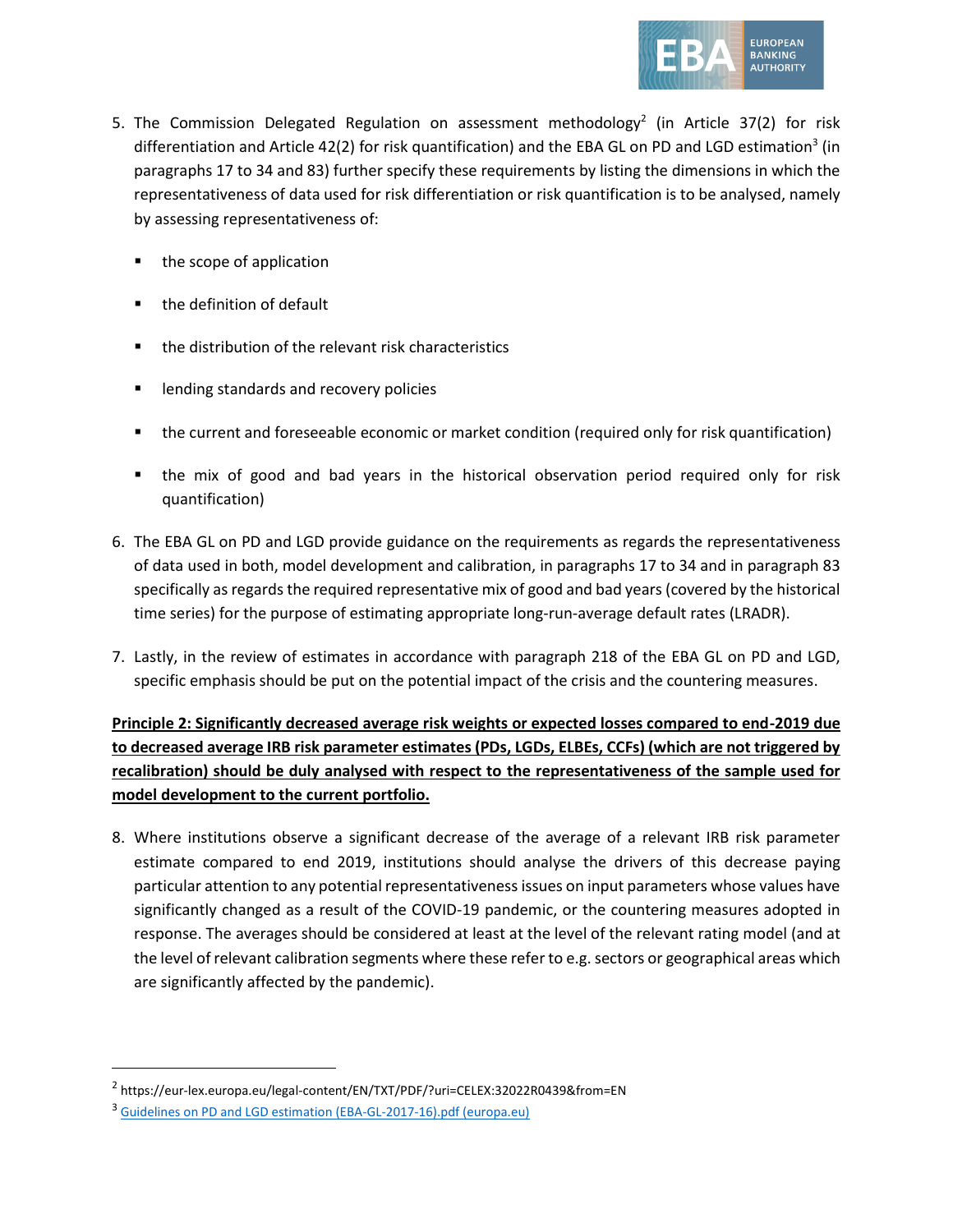

- 9. For that purpose, institutions should specifically assess if comparable values of those input parameters triggering the improvements can be observed in the historical data set used for the relevant model development. Where the functional relation between the estimated IRB risk parameter and the input parameter has been established based on a sample where the values of the input parameters are significantly different from those currently observed, institutions should ensure that the risk differentiation power and the economic rationale of the functional relationship is preserved. Where this is not the case institutions should:
	- a) follow the guidance laid down in section 4.2.3 of the EBA GL on PD and LGD and where necessary redevelop the model on an appropriate sample;
	- b) in addition to (a), consider ad-hoc measures to counteract the reduced risk differentiation power and the potentially resulting unjustified decreases of average risk parameter estimates for example by considering one of the following ad-hoc measures:
		- treating those input values (which are not in the range observed on the development sample) according to their internal policies for missing and outlier values in the application portfolio or treating those as a data deficiency and apply appropriate conservatism in the assignment of exposures/obligors to grades or pools in line with paragraphs 195 to 197 of the EBA GL on PD and LGD; or
		- **•** recalibrating considering the reactiveness of the grade assignment process in the calibration process.
- 10.If institutions can demonstrate that (a part of) the decrease of the average IRB risk parameter estimate is due to improvements in the idiosyncratic risk of the obligors/exposures, i.e. the functional relationship between the improvements in the values of the input parameters and the realisation of the considered IRB risk parameters can be established with and without taking into account the data impacted by the COVID-19 pandemic in the model development sample, no further action is needed to counteract (that part of) the decrease.

**Principle 3: Institutions should assess (based on Chapter 9 of the EBA GL on PD and LGD estimation) whether a re-calibration, taking into account data impacted by the COVID-19 pandemic is necessary. Institutions should be mindful of the impact of the COVID-19 pandemic and of the countering measures on the observed IRB risk parameters. Where there are indications of non-representativeness of those most recent realisations, institutions should postpone any recalibration to lower long-run averages including the most recent data until it is sufficiently certain that the trend of decreased realisations (e.g. default rates) is sustainable and is not driven by the extraordinary COVID-19 support measures.** 

11.In accordance with paragraph 218(a)(i) of the EBA GL on PD and LGD institutions should analyse potential differences between the reference data set used to quantify the risk parameter and the application portfolio, including the analysis of any changes in the portfolio or any structural breaks, in the manners of analysing the representativeness described in section 4.2.4 of the EBA GL on PD and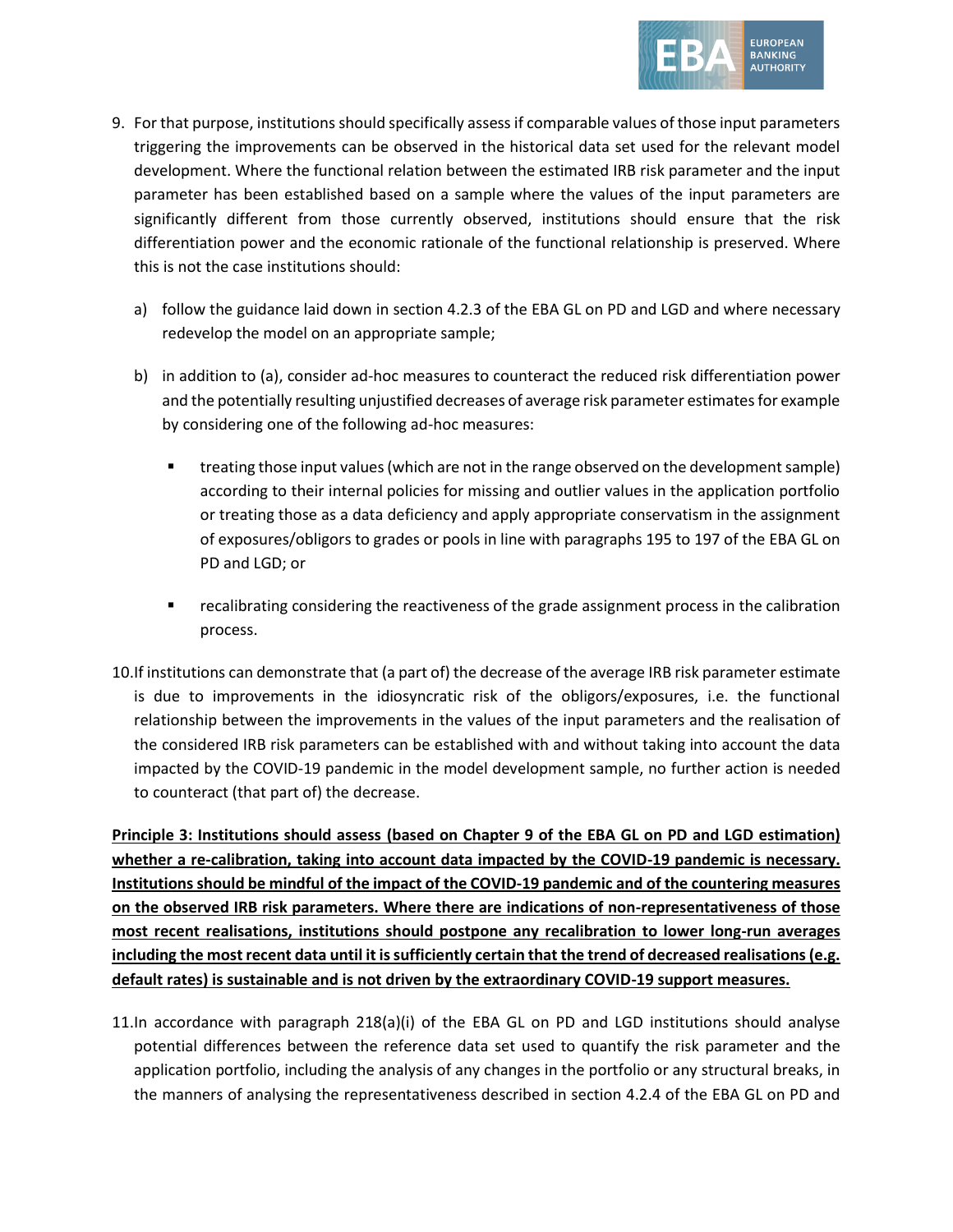

LGD. When performing such analysis institutions should pay attention to potential representativeness issues triggered by the countering measures adopted in response to the COVID-19 pandemic.

#### **For PD estimation:**

- 12.For PD estimation and in accordance with paragraph 218(c) of the EBA GL on PD and LGD, institutions should analyse whether including the most recent data (i.e. those default rates that are affected by the crisis) leads to a significant change in the LRADR; this analysis should take into account the appropriate redefinition of the period of likely range of variability of default rates and of the mix of good and bad years, if necessary.
- 13.When assessing in accordance with paragraph 83 of the EBA GL on PD and LGD estimation whether the (new) historical observation period contains a representative mix of good and bad years, institutions should take all relevant economic indicators into account and properly account for the changes in the economic, legal and business environment during the pandemic. Specifically, institutions should follow the guidance for addressing historical observations which are not representative of the likely range of variability of default rates set out in paragraph 85(a) of the EBA GL on PD and LGD to ensure that the change in the mix of good and bad years observed is sufficiently reflected in the estimate of the LRADR. Resulting adjustments (in accordance with 85(a) of the EBA GL on PD and LGD) should specifically be used in case of and to account for increased uncertainty due to significant changes in the economic market conditions observed under the COVID-19 pandemic and their potentially not yet observed impact on default rates.
- 14.In the exceptional case that institutions conclude on downward revision of the LRADR, institutions should in particular demonstrate that (i) the observed decrease of default rates is not driven by any temporary direct measures adopted in response to the COVID-19 pandemic; (ii) there is no indication, following an assessment of the applicability and magnitude of use of relevant temporary indirect measures, for the exposures covered by the considered rating model, that the observed decrease of default rates during the COVID-19 pandemic is driven by such temporary indirect measures; and (ii) that the increased uncertainty is appropriately considered in the LRADR.
- 15.In considering the need for recalibration in accordance with paragraph 218 of the EBA GL on PD and LGD, institutions should in their review of estimates be mindful of the following effects of the crisis:
	- Where moratoria have been applied to a significant share of an IRB portfolio the absence of forbearance as a default trigger as well as potentially changed IT systems to monitor days past due might have impacted the default rates downwards. Thus, such situation should be treated as indications of general non-representativeness of the default rates observed during COVID-19 pandemic.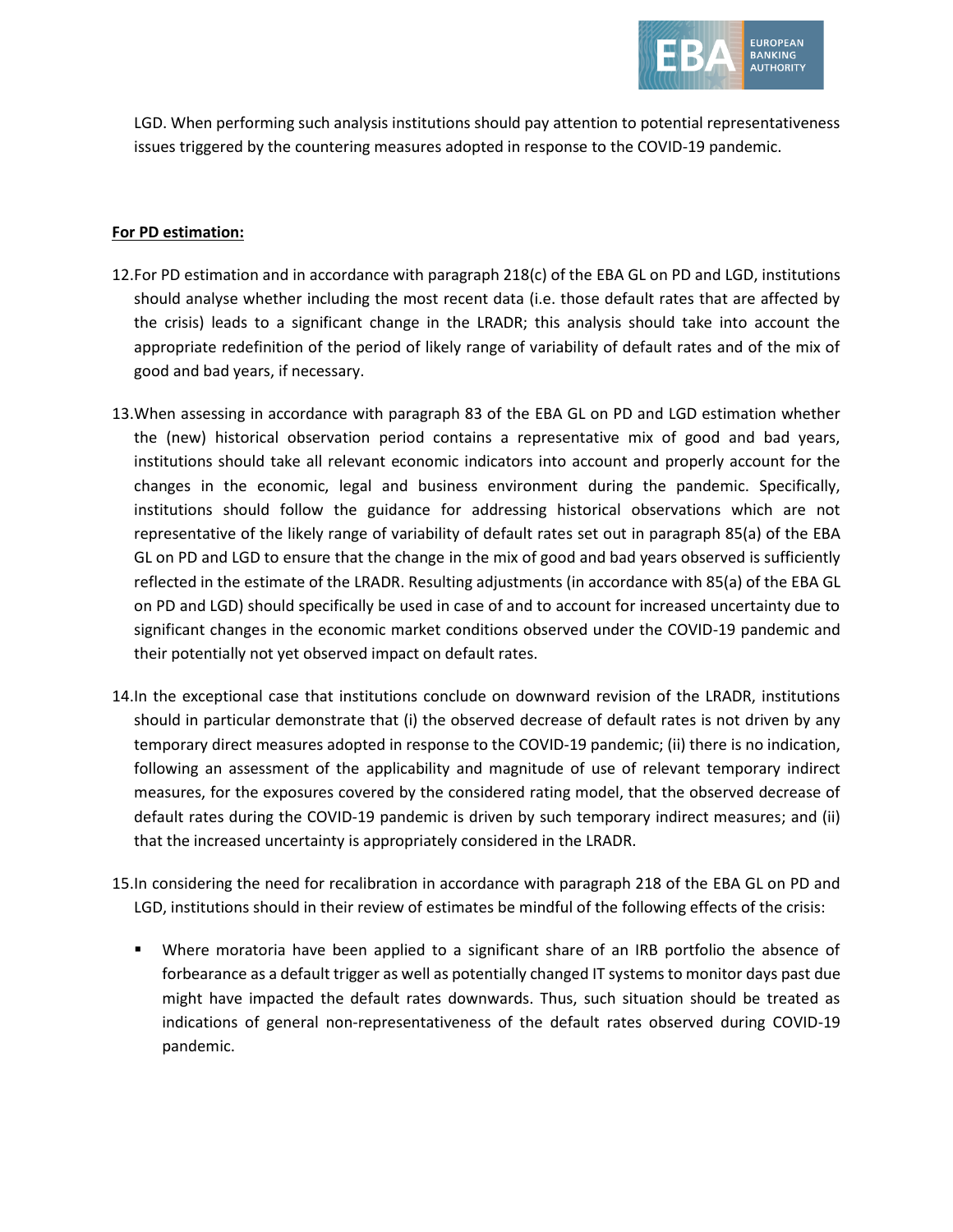

- Where COVID-19-related public guarantees have been granted to a significant share of an IRB portfolio, the default rates might have decreased as the support measures might have kept alive non-viable businesses which would have defaulted had these support measures not been made available. Thus, such situation should be treated as indications of general non-representativeness of the default rates observed during COVID-19 pandemic.
- Due to their very own purpose of supporting businesses and private individuals potentially facing short-term liquidity shortages, other countering measures (indirect measures) adopted in response to the COVID-19 pandemic (such as e.g. furlough schemes, tax relieves, direct payments, etc.) have had an impact on obligors' liquidity and current income. Such measures might have in particular prevented more significant decreases in income which would have occurred without those measures. As many of those measures have already been used by governments in the past (e.g. to suppress the impact of the financial crisis), data impacted by such measures should not a priori be considered as non-representative. However, where temporary indirect measures, relevant to the exposure covered by the considered rating model, were introduced for the first time they should be treated as potential indication of non-representativeness of the default rates observed during COVID-19 pandemic, subject to an assessment of the applicability and magnitude of use for the considered exposure.
- Nevertheless, the EBA considers that decreased default rates observed in 2020 and 2021 may be followed by increased default rates at a later stage. Therefore, institutions should consider postponing any recalibration to lower LRADR including the most recent data until they can be sufficiently sure that any trend of decreased default rates is sustainable and not driven by the temporary impacts of COVID-19 support measures. In this context institutions should also consider the interplay between PD and LGD estimation: indeed, where for example less 90 days past due defaults triggers have been observed, this may decrease PD but may likely be countered by higher observed loss rates or realised LGD and hence LGD estimates in the future.
- 16.In case the review of estimates results in a need for recalibration, institutions should ensure that the assignment of obligors/exposures to grades or pools is free of distorted/biased effects. Institutions should specifically investigate the need to identify a deficiency in accordance with paragraph 37(a)(iii) of the GL on PD and LGD estimation, and consequently perform a pertaining appropriate adjustment and quantify a (Category A) MoC for the remaining uncertainty. Particular attention and due justification should be given if in light of the Covid-19-impacted data an institution concludes on a downward revision of the PD at grade level(s), whilst keeping unchanged or increasing the long-term riskiness of the portfolio.
- 17.Furthermore, institutions should compare the distribution of the default triggers in the COVID-19 impacted years compared to "normal" years. Where significant differences are identified, institutions should assess if adjustments to both PD and LGD are necessary in order to avoid biases and/or underestimation of the risk parameters which could negatively affect the management of risk and the calculation of the own funds requirements.